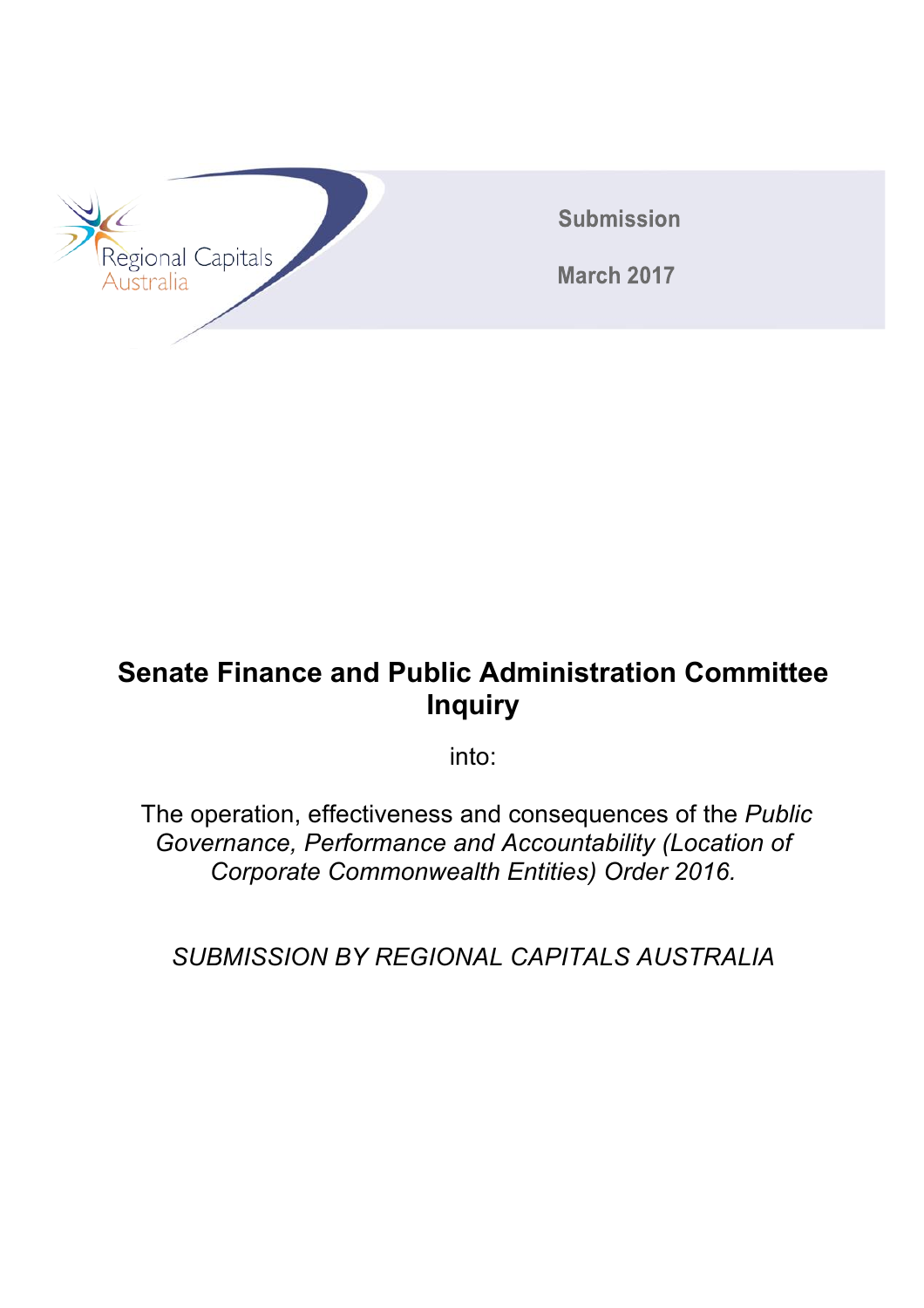

# **Table of Contents**

| <b>INTRODUCTION</b>                                                              | $\mathbf{3}$    |
|----------------------------------------------------------------------------------|-----------------|
| <b>RCA SUBMISSION</b>                                                            | 4               |
| <b>RATIONALE</b>                                                                 | 4               |
| <b>DECENTRALISATION - BENEFITS</b>                                               | 4               |
| <b>CASE STUDY: TRARALGON</b>                                                     | 5               |
| <b>CASE STUDY: GEELONG</b>                                                       | 5               |
| <b>CASE STUDY: WAGGA WAGGA</b>                                                   | $6\phantom{1}6$ |
| <b>CASE STUDY: ALBURY WODONGA</b>                                                | $\overline{7}$  |
| DECENTRALISATION VALUE ADDING - TELEWORKING                                      | 9               |
| POLICY TO SUPPORT SUCCESSFUL DECENTRALISATION                                    | 10              |
| FOR MORE INFORMATION                                                             | 13              |
| APPENDIX A: REGIONAL CAPITALS AUSTRALIA MEMBERSHIP                               | 14              |
| APPENDIX B: MEDIAN HOUSE PRICES AND RESIDENT POPULATIONS IN REGIONAL CAPITALS 15 |                 |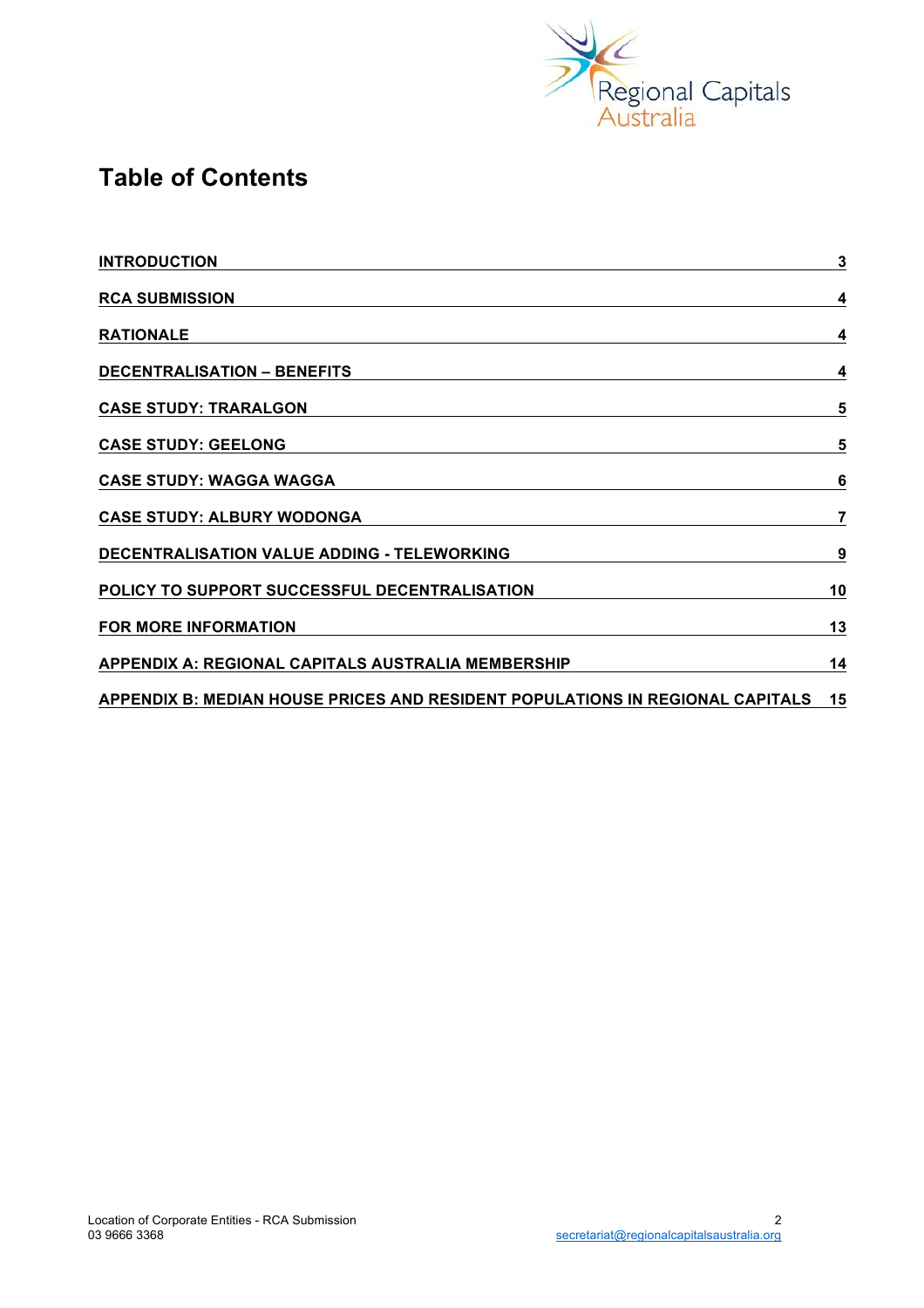

## **INTRODUCTION**

Regional Capitals Australia (RCA) is pleased to present this submission for consideration by the Senate Finance and Public Administration Committee ('the Committee') into the operation, effectiveness and consequences of the *Public Governance, Performance and Accountability (Location of Corporate Commonwealth Entities) Order 2016.* RCA welcomes the potential for the inquiry's outcome to inform the Federal Government's approach to regional policy.

RCA is a growing alliance of 29 local government associations across the nation, representing Australia's regional cities. Regional capitals are home to almost four million people and service the needs of another four million Australians who live in surrounding areas, jointly generating **\$225 billion per annum**, or more than **15 per cent of national economic activity**.

### *Regional Capital Cities*

RCA is an alliance of local governments from across the nation representing Australia's regional capital cities. The alliance has 29 members but represents the interest of 50 regional cities (Appendix A).

Our mission is to provide a platform to champion the strategic importance and sustainable development of regional capital cities (**RCCs**) around the nation.

RCCs are not defined statistically, but by the role the city plays in the wider region. RCCs act as service 'hubs' and perform a 'capital city' role within the regions, providing a central point to access essential infrastructure, services, business, employment and education. These services and infrastructure are accessed by local residents as well as those in surrounding towns and rural areas. Every day, eight million Australians rely on RCCs for their everyday needs.

RCCs are home to almost four million people and service the needs of another four million Australians who live in surrounding areas. Australia's RCCs jointly **generate \$225 billion per annum**, or more than 15 per cent of national economic activity.

RCCs are growing. An extra one million people are expected to call a RCC home by 2020. Our cites are seen as a desirable – and as confirmed in the recent Demographia International Housing Affordability Survey – far more affordable alternative for people and businesses seeking to escape congested metropolitan cities. A concerted focus on growth and investment for regional cities is key to securing sustainable growth in our regions.

### *RCA Position*

RCA welcomes the inquiry conducted by the Senate Finance and Public Administration Committee (**the Committee**) to examine the '*policy of relocating corporate Commonwealth entities with agricultural policy or regulatory responsibilities*'; specifically, the application of such a policy to the Australian Pesticides and Veterinary Medicines Authority.

RCA submits that the investigation into decentralisation should have a wider application, as such a policy has the potential to trigger enormous economic stimulus for RCCs, and facilitate the diversification of regional economies.

It is the position of RCA that the time is right to have a national conversation about moving more government jobs to RCCs, and hopes the outcomes of the inquiry will help the Federal Government recognise the potential productivity of RCCs, and the importance of including more decentralisation initiatives as part of regional development objectives.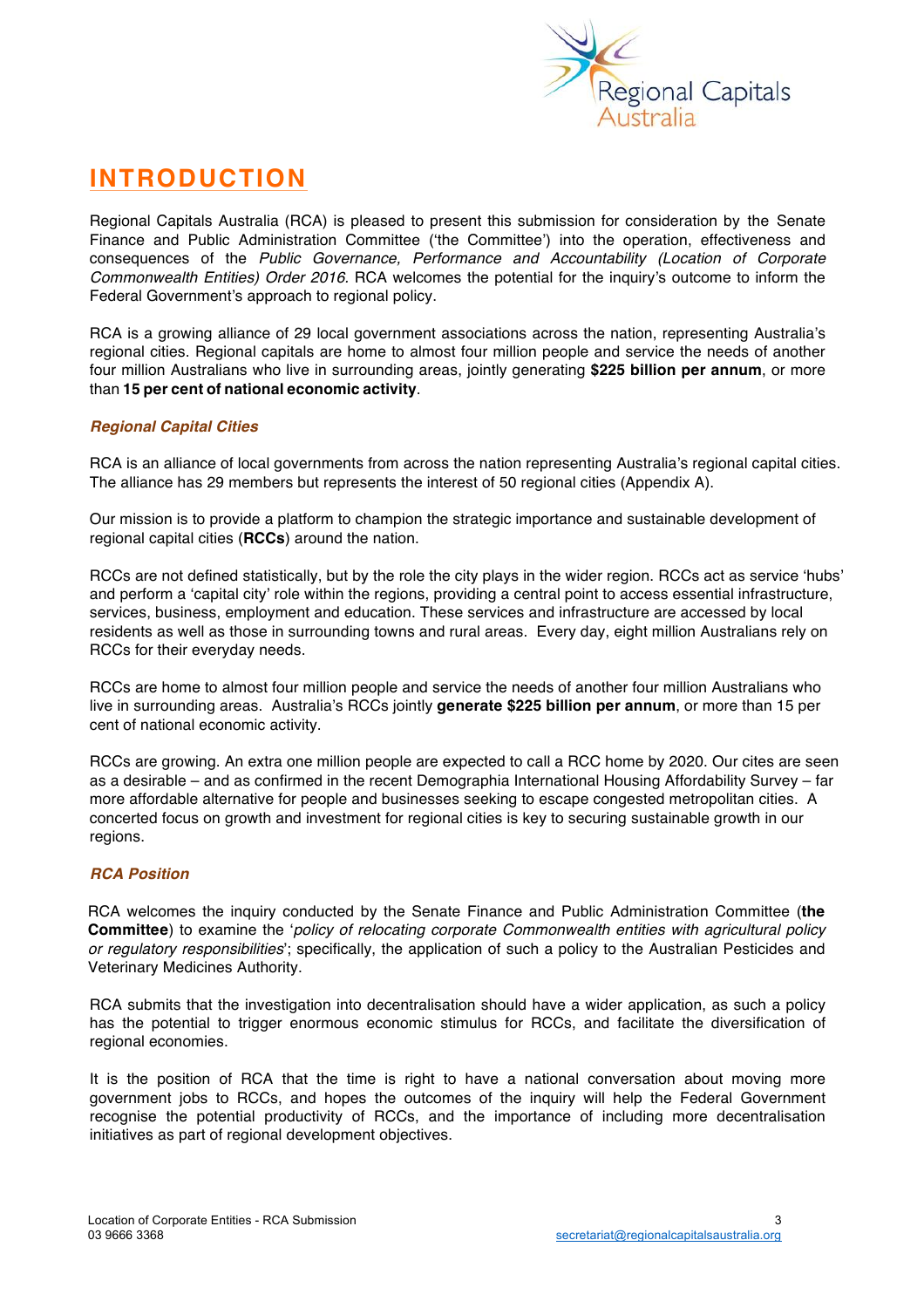

# **RCA SUBMISSION**

The RCA submission focuses on three key areas:

- 1. The positive impacts of Government agency decentralisation in Australia's regions to date, including case studies in Geelong, Bendigo, Wagga-Wagga, Albury-Wodonga and Latrobe;
- 2. Value adding to decentralisation objectives;
- 3. The need to consider decentralisation as part of the formulation of a comprehensive regional development policy in 2017 to ensure RCC are connected and liveable RCCs.

### **RATIONALE**

The need to act on decentralisation while simultaneously developing regional economies has never been more relevant. As the nation's productivity continues to decline, developing a network of socially and economically thriving RCCs should be the objective of all levels of government in Australia.

Australia's population is predicted to almost double to just over 40 million people over the next 50 years. Our nation's four largest cities are projected to grow by about 45 per cent by 2031. Melbourne and Sydney are each predicted to be cities of just under eight million.

Meeting the cost of this growth will be challenging. Infrastructure Australia today, puts the cost of addressing the national infrastructure deficit anywhere between \$450 - \$700 billion. Federal and State governments cannot afford to allow this gap to widen.

The Regional Australia Institute (RAI), however estimates that for every 100,000 Australians who choose to live in RCCs rather than the big five metros, that an additional \$50 billion will be released into the economy over 30 years in reduced congestion costs alone. However, RCCs have different challenges to Australia's largest cities that must be addressed. Unemployment in RCCs is on average higher (2%), as is worker productivity (6%). These cities have lower year 12 completion rates (42%) compared to the national average (52%).

Changing these statistics requires urgent attention. It is clear Governments at all levels and Australian businesses need a new a solution that moves past the capital city thinking that historically has been engrained in our national leadership. All cities that work are enormous economic assets and play a vital role in building a strong economy.

Decentralisation of government departments presents a unique opportunity to facilitate this objective by building on the economic capability of Australia's RCCs through economic diversification. It is the position of RCA that increasing the development and population density in regional cities would deliver more liveable, equitable, and efficient outcomes for all Australians.

# **DECENTRALISATION – BENEFITS**

Distribution of Australia's population and attempts to create a balance between urban and regional localities dates back to the early years of federation, but the most notable attempt was during the Whitlam Government of the 1970s. Here, the National Growth Centre Policy was developed and federal investment in regional centres was initiated. However, these attempts lost momentum with a change in government at the end of 1975.

Much has changed since decentralisation in the 1970s. The rapid rise of connectivity technology, the move to high levels of urbanisation throughout the country – particularly in many of Australia's regional cities –

4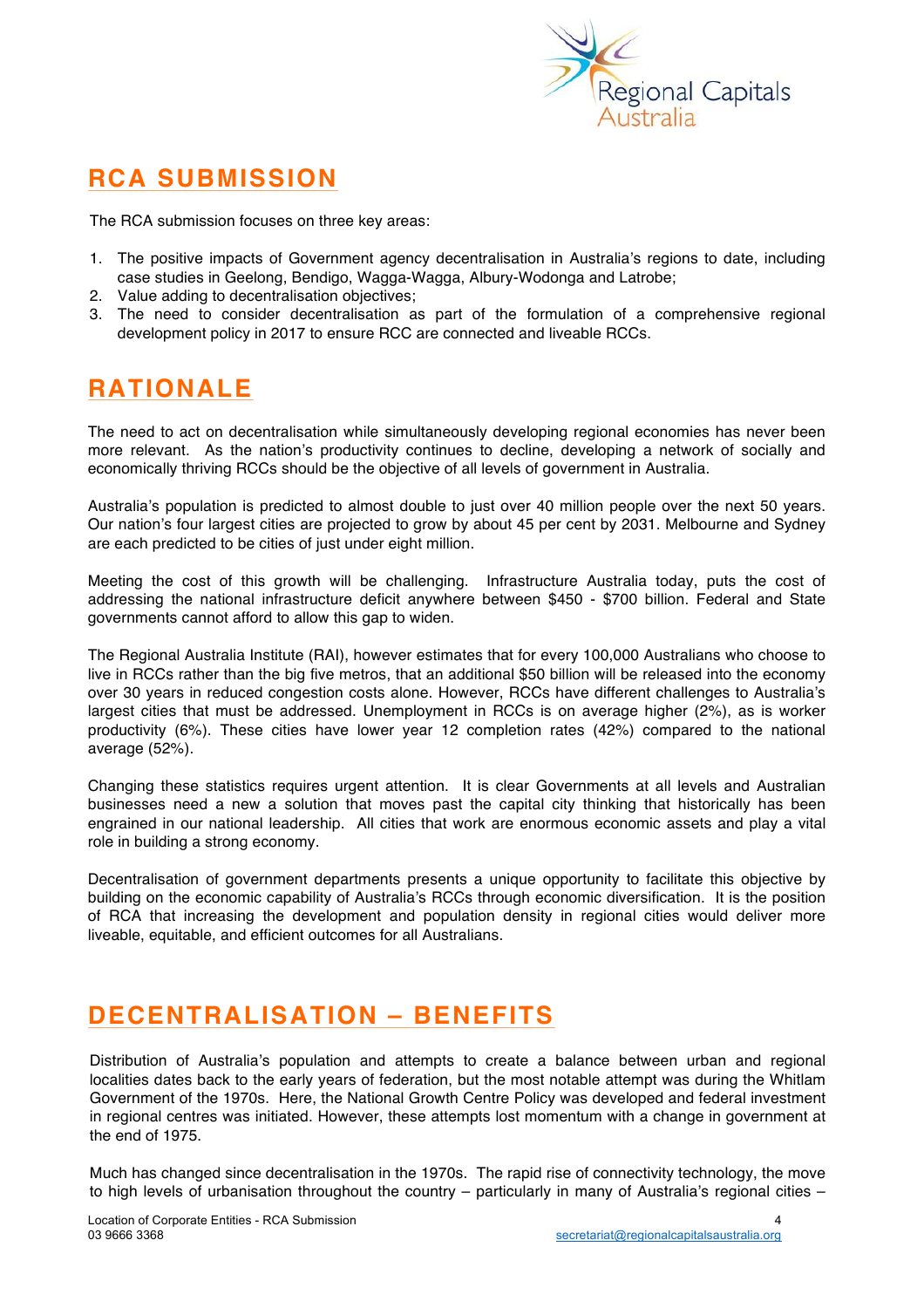

the changing drivers of Australia's economy towards knowledge roles present numerous opportunities. These opportunities are clear for the Australian government: embrace the modern work practices through teleworking and run organisations from a variety of locations through decentralise government operations.

RCA challenges the notion that there are limited benefits to decentralisation and seeks to highlight through live case studies on the success and many benefits regional to our member cities through current decentralised practices.

# CASE STUDY: TRARALGON

Traralgon is a city in the east of the Gippsland region of Victoria. The population of the town at the 2011 Census was 24,590. It is the largest and fastest-developing city in the more prominent Latrobe Valley, which has a population of around 75,000. Key industries for Traralgon include health care and social assistance, retail, manufacturing, construction, public administration, education and training, accommodation and electricity, gas, water and waste services.

With a large commercial centre, NBN availability, and regional railway station, Traralgon has emerged as the regional centre of Latrobe Valley – boasting regional medical services, and numerous educational facilities including preschools, primary schools, State and Catholic secondary schools and a Federation Training campus. There is also a Performing Arts Centre and numerous sporting facilities (including a racing complex and the Traralgon Tennis Centre) and an airport.

A key boost for the Traralgon economy was the establishment of the Australian Securities and Investments Commission (ASIC) information-processing centre in the early 1990s. The Traralgon ASIC office currently filters, processes and files the financial documents of every registered company in Australia.

The 'ASIC effect' on the Latrobe Valley and its surrounding community has been significant. In 2014, Latrobe City Council commissioned Remplan to model the direct and indirect contribution of ASIC's operations in Traralgon to the local economy in terms of output / revenue, employment / jobs, wages and salaries, and value-added benefit. The analysis was undertaken in the context of the Latrobe City Local Government Area.

Remplan's analysis estimated of the **346 people** employed at the site, flow-on industrial effects in terms of local purchases of goods and services was expected to support a **further 100 jobs**. Direct economic activity from the site was in the order of **\$67 million annually**, and this direct economic activity estimated to generate demand for intermediate goods and services from within the Latrobe City economy to the value of **\$26.4 million. Overall total output, including all direct, industrial and consumption effects was estimated at around \$126.4 million annually.**

## CASE STUDY: GEELONG

As the second largest city in Victoria, the City of Greater Geelong has a population of approximately 229,420 which is expected to reach 320,000 in the next 20 years. Geelong is a cosmopolitan city and an hour's drive from Melbourne. The city is a major centre for investment with over 16,000 businesses and a highly skilled labour force of 101,040 (*2011 Census estimate*). Total residential dwellings are estimated at 106,800 across more than 50 suburbs and townships – a high proportion of which will come from new 'greenfield' growth areas identified for development (e.g. Armstrong Creek) as well as other suburban expansions.

Over the past decade Geelong has transitioned itself from an economy with a strong reliance on big manufacturing, to one with a focus on knowledge based sectors such as, health, research, biotechnology, education, tourism and retail. These sectors are now Geelong's largest employers.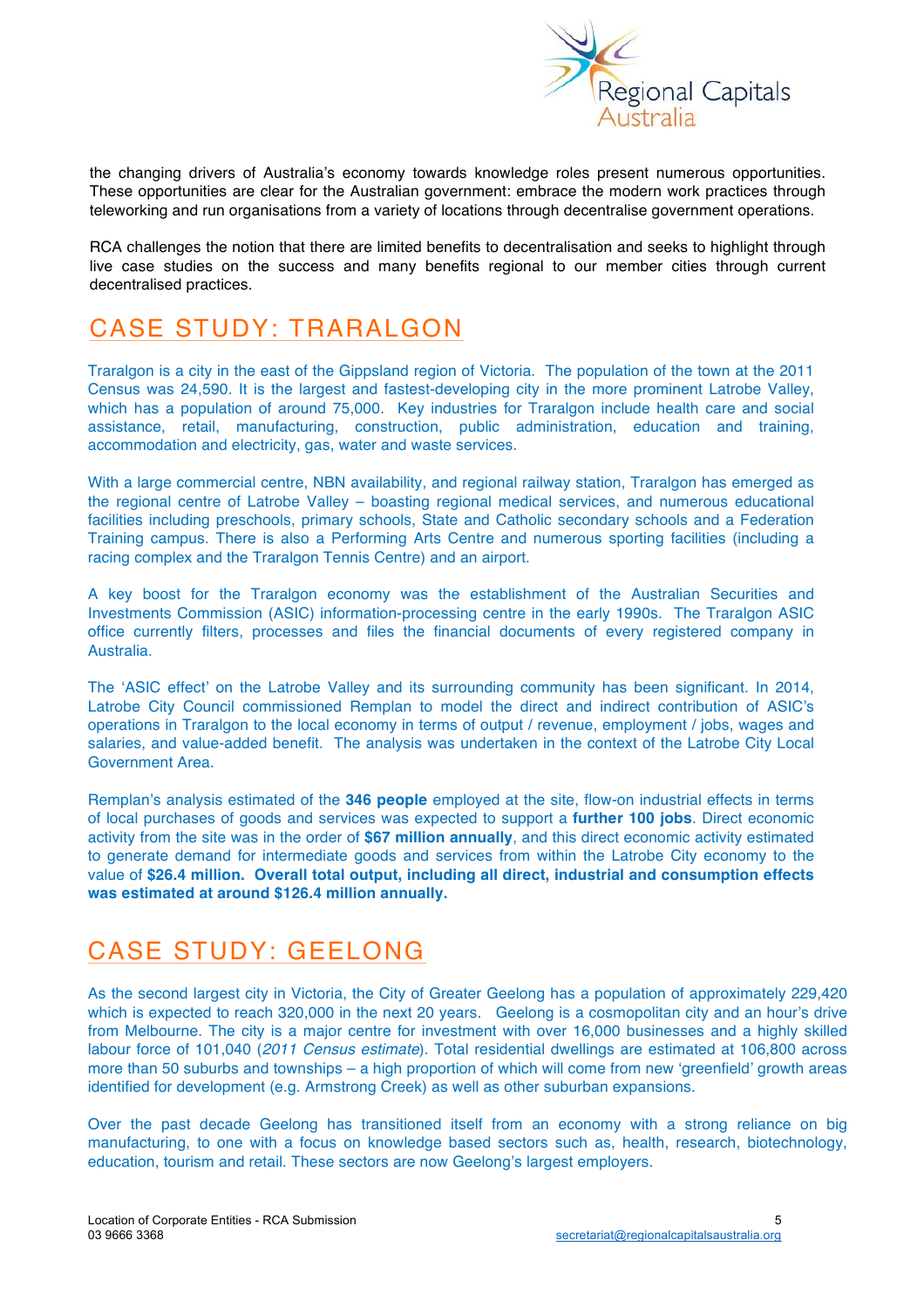

Geelong is perhaps the trailblazer example of decentralisation in the last decade, with multiple state and federal agency relocations – creating over 2,770 jobs:

| <b>AGENCY</b>                                  | <b>EMPLOY</b> | <b>INDUSTRY SECTOR</b>                                  |
|------------------------------------------------|---------------|---------------------------------------------------------|
| <b>Transport Accident</b><br><b>Commission</b> | 880           | <b>Insurance &amp; Superannuation</b>                   |
| <b>Australian Bureau of Statistics</b>         | 260           | Professional, Scientific & Technical<br><b>Services</b> |
| <b>Australian Taxation Office</b>              | 139           | <b>Public Administration</b>                            |
| Centrelink - including 24 hour<br>call centre  | 292           | <b>Public Administration</b>                            |
| <b>WorkSafe (proposed)</b>                     | 750           | Insurance & Superannuation                              |
| <b>NDIA (proposed)</b>                         | 450           | <b>Insurance &amp; Superannuation</b>                   |

Modelling by Remplan estimates that these 2771 government agency jobs in Geelong:

- Support **6,858 local jobs** (2,771 direct jobs and 4,087 indirect jobs due to the flow on industrial and consumption effects).
- Increase local wages and salaries by **\$612m** annually.
- Inject **\$2,622m** of direct and indirect revenue into the local economy.
- Contribute **\$1,213m** value-added or Gross Local Product annually
- Generate a value-added multiplier of 2.1, meaning that for every dollar of value-added created, another \$1.10 would be created elsewhere in the local economy.

## CASE STUDY: WAGGA WAGGA

Wagga Wagga is at the eastern end of the NSW Riverina region where the slopes of the Great Dividing Range flatten and form the Riverina plain. The city straddles the Murrumbidgee River, one of the great rivers of the Murray-Darling Basin. The city sits halfway between the largest cities in Australia, being 452 kilometres southwest of Sydney and 456 kilometres northeast of Melbourne with the Sydney–Melbourne railway line passing through. It is also an airport-linked central location between Sydney, Melbourne and Brisbane.

Wagga Wagga's population in 2016 was 65,000 people, and the city is estimated to continue to grow to 80,000 people by 2036.

Wagga Wagga itself is the largest retail, commercial, administrative and population centre in the Riverina region, and a central hub of services to a catchment of over 185,000 people. As the major regional centre for the Riverina and for much of the South West Slopes regions, Wagga Wagga provides education, health and other services to a region extending as far as Griffith to the west, Cootamundra to the north and Tumut to the east, and is also an important heavy truck depot for a number of companies including Toll Holdings.

Wagga Wagga boasts a skilled and diverse workforce – with its top three industry sectors being:

- Health Care and Social Assistance (16%)
- Retail Trade (9.7%)
- Public Administration and Safety (10%)

Whilst the move is too recent to estimate 'flow-on' economic effects, the recent relocation of Rural Industries Development Research Centre (RIDRC) **is estimated to save the corporation \$1.2 million each year in operating costs, in achieving lower rent costs**. Further, Managing Director John Harvey said he was "pleasantly surprised by the quality and quantity of applicants" applying to fill the new Wagga-based roles at

6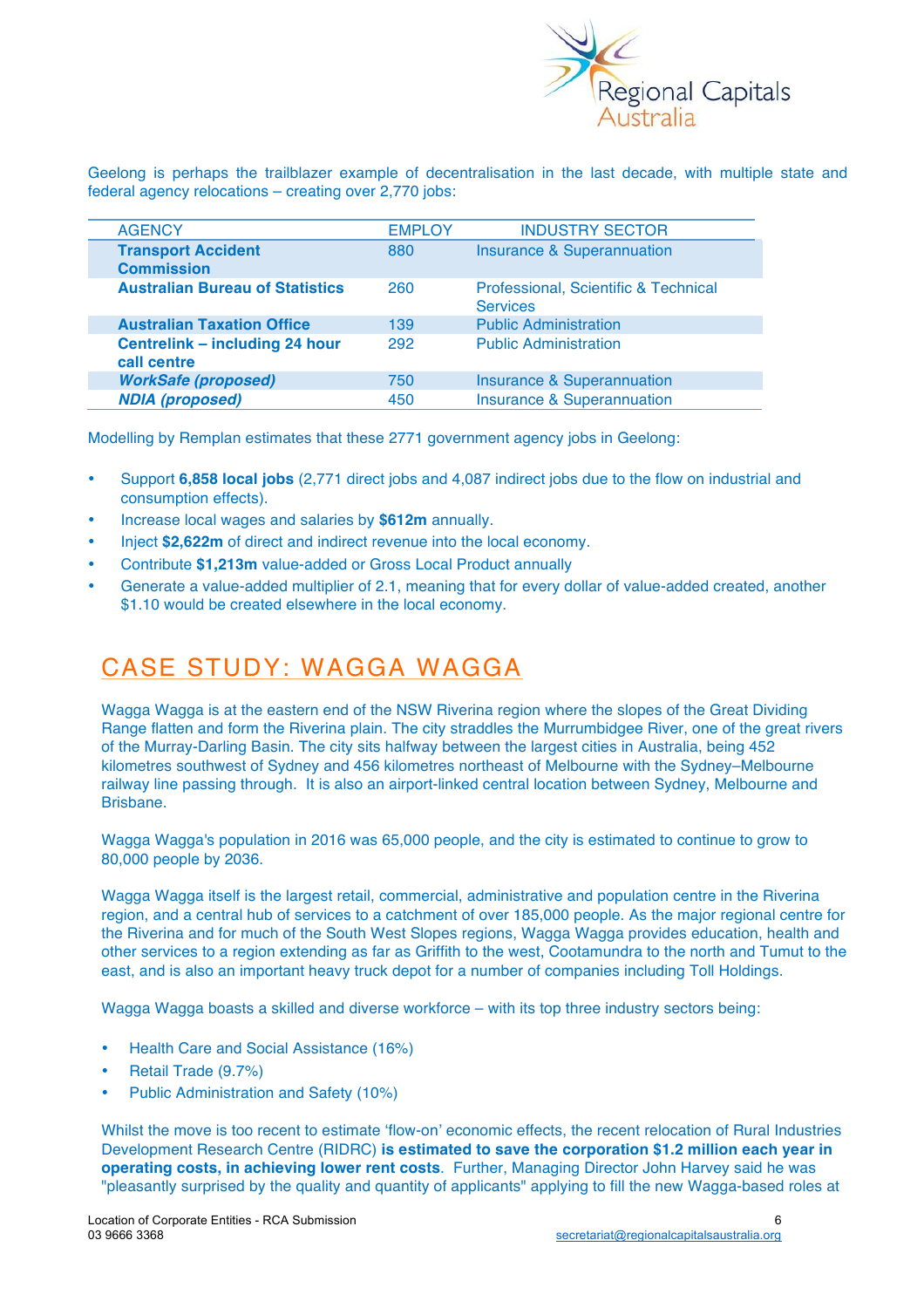

RIDRC.

# CASE STUDY: BENDIGO

The City of Greater Bendigo is located in the centre of Victoria, covering almost 3,000 square kilometers. With a growing population of more than 110,000, Bendigo is Victoria's third largest economy base. The city has approximately 7,589 businesses and a workforce of around 42,000 people. In the five-year period 2009-2014, there was strong employment growth in construction; arts and recreation services; transport, postal and warehousing; healthcare and social assistance; professional services and financial and insurance services.

The Bendigo CBD is the largest retail centre in the municipality and north-west Victoria, and there is a wellestablished hierarchy of business centres within the municipality.

The economy of the City of Greater Bendigo is diverse and includes a thriving retail and industrial base, tourism, agriculture, forestry and mining and mineral and stone resource exploitation. Commercial development in Bendigo is significant and is based around retailing and financial institutions. Bendigo Bank is a major national and regional bank, and the Bendigo Stock Exchange is one of only three licensed stock exchanges in Australia. The exchange provides a local focus for small to medium sized companies that would otherwise not be able to list as public companies on the Australian Stock Exchange. The economic output of the municipality is substantial at **\$3.2 billion per year**.

Accordingly, the relocation of State Trustees to Bendigo in 2012, where 100 new roles were created, has proved a success for this particular RCC. This was strategic and effective decentralisation: Bendigo was already home to significant existing financial and insurance services.

Now, the finance sector is one of Bendigo's leading industries, with output of over **\$550 million per annum (12.3 per cent of GVA).** Greater Bendigo is home to over 500 financial and insurance service businesses, including the nation's fifth largest bank, Bendigo and Adelaide Bank, which is a top 70 ASX listed company employing approximately 1000 people locally.

In addition, the Victorian Premier has indicated interest in having Bendigo to become home to the proposed Regional Investment Corporation, currently being established by the Federal Government as administrator for the \$4.5 billion in national agriculture and water resources.

# CASE STUDY: ALBURY WODONGA

The cities of Albury and Wodonga share a border between the States of New South Wales and Victoria. The distance between the cities is a short 10-minute car or bus ride. Combined, Albury-Wodonga is the 20th largest Australian city with more than 100,000 residents, servicing a regional population in excess of 180,000 or up to 250,000 (depending on the service being utilised).

It is anticipated that by 2036, Albury and Wodonga will have a combined population of approximately 125,000 people. The two cities are also strategically positioned on the eastern seaboard freight route with the ability to connect people, freight and knowledge to the major capitals and regions throughout Australia.

Given the location and scale of the combined cities and the congestion challenges facing Australia's 'big five' cities, there is every opportunity for Albury-Wodonga to attract more people to live and business investment to grow.

The Australian Tax Office (ATO) set up regional office in Albury in the 1970s, employing between 500 – 800 permanent staff, as well as several hundred casual employees during peak assessment periods. During the 1980s, the growing ATO workforce put greater pressure on the agency's accommodation in big,

7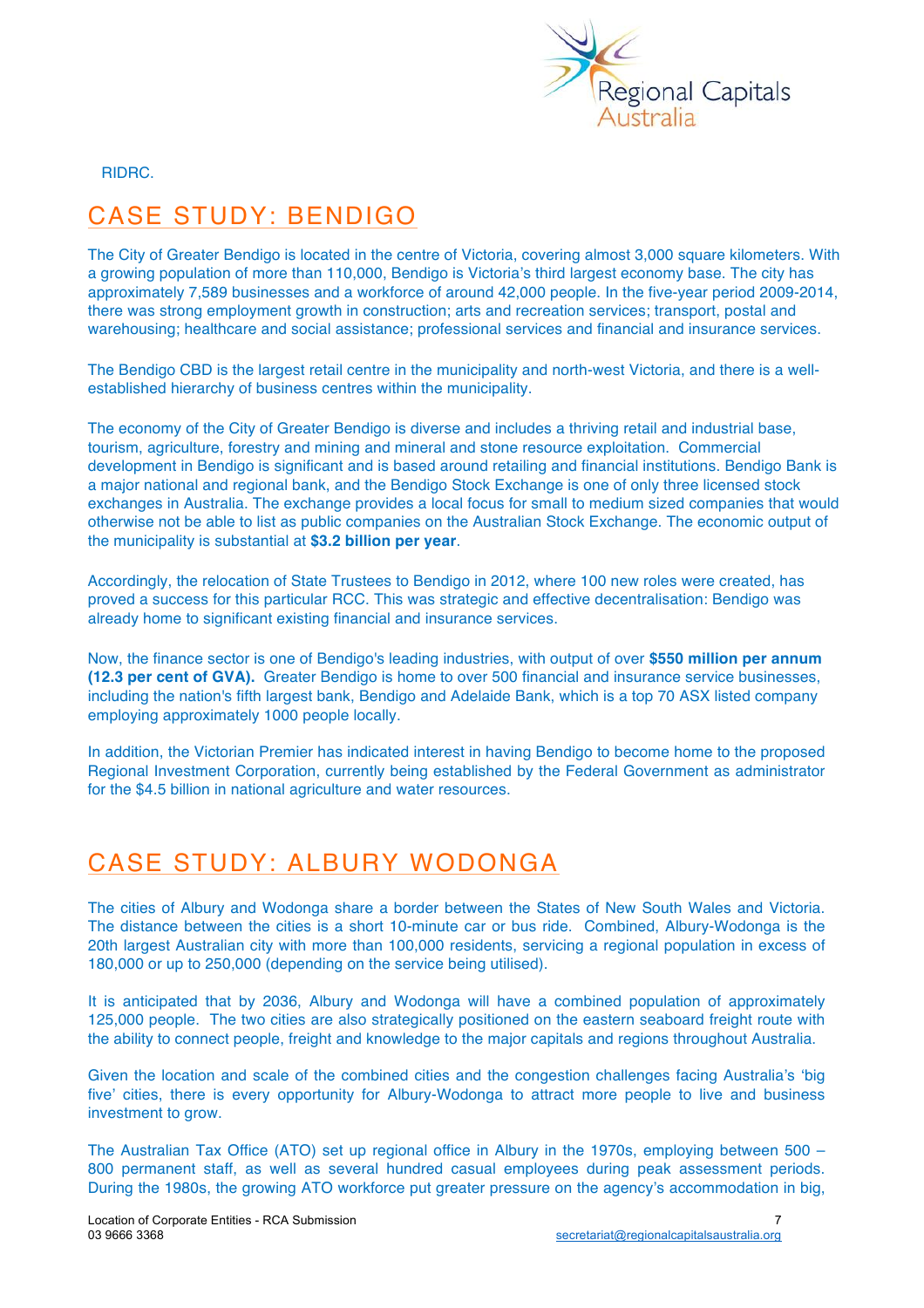

metropolitan branches, the ATO revived its decentralistion policy and planned to make the office in Albury as well as offices in Townsville and Newcastle) fully autonomous.

On 1 July 1987 the Albury branch was fully autonomous, and has been a significant employer in the region ever since. In terms of employment effects and using Remplan economic modelling, the following flow-on effects are estimated:

- Direct Job creation of 500 800 jobs has a flow on effect of a further 144- 230 jobs in the local economy
- Consumption effects are estimated to further boost employment by 244- 390 jobs
- Total employment including all direct and indirect jobs rises by 888 1420 jobs in the local economy.

Today, the ATO remains a major factor in a total job pool for Albury of 21,290 jobs (4.2% – 6.7% of jobs) and Albury Wodonga region combined of 37,296 (2.4% and 3.8% of all jobs). The City of Albury estimates the total value added contribution (including all direct, industrial and consumption effects) to the Albury economy is \$125M and \$200M per annum.

**RCA Recommendation: The Committee seek action from the Australian Government to:** 

• Formally recongise the success of current decentralisation action in Australia's regional capital cities on creating economic diversification and new job opportunities.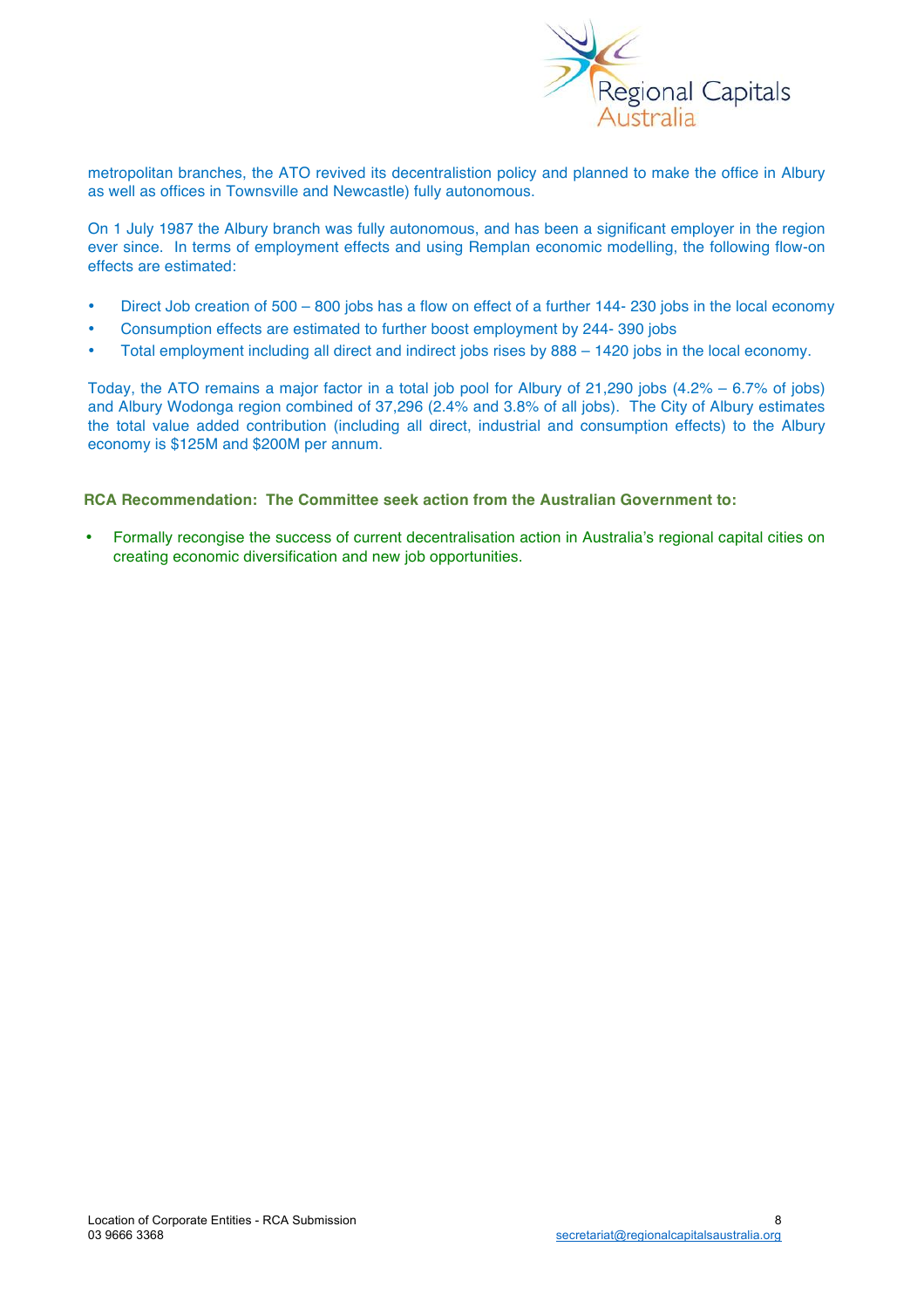

### **DECENTRALISATION VALUE ADDING - TELEWORKING**

A viable alternative to the relocation of Commonwealth agencies and corporate entities is teleworking or outposting – defined by the Australian Public Service Commission as 'an arrangement whereby an employee has a formal agreement with their employer to work in a location other than the office, usually a home office. Telework uses the medium of information and communications technology to stay connected to other employees and work systems'.

It is the position of RCA that in addition to decentralisation initiatives, the Government should further examine teleworking opportunities in the APS.

A report prepared by Deloitte Access Economics in 2010: *Next Generation Telework: A literature review*  examined the benefits of teleworking, and highlighted a number of advantages for both employees and employers. Benefits for the employee included cost savings by not having to travel to work, flexibility in work hours and therefore increased ability to manage work-life balance, increased job satisfaction, and a greater ability to participate in the workforce where traditionally this may not have been possible. The benefits to the employer include improved recruitment and retention outcomes, reduced absenteeism, increased business resilience, reduced costs associated with office space and increased productivity.

In 2013, the majority of Australian Commonwealth agencies (78%) had fully developed telework strategies in place, with only a small proportion (8%) reporting they had no policy in place. Furthermore, of the agencies that collect information on teleworking, 79% reported they had received applications from employees to telework, with a large proportion of these applications approved. Of agencies that collected the information and had received an application for telework, 35% reported they had approved all applications and another 37% had approved more than half of applications. The most common reason for not supporting an application for telework was that the nature of the work was not suitable for telework.

To date, IP Australia appears to be the sole entity to embrace teleworking and uses teleworking *'to attract and retain high-performing employees'.* Telework is available to all IP Australia employees on a case-by-case basis, subject to certain prerequisites. It has increased within the agency from approximately 7% in 2007 to 12% in 2013.

The Australian Public Service Commission has noted that it would appear the proportion of Australian employees who engage in home-based employment or telework may be falling. Of the APS employees who did not telework in 2013, the highest proportion indicated this was because telework was not an option in their agency. While this response option was not available in the 2012 employee census, a higher proportion of employees in 2012 reported they did not telework because they needed to be physically at their workplace and/or they were not allowed to do so, **even though they had the kind of job that might enable them to**. These results, although not directly comparable to those of 2013, indicate that for a relatively large segment of the workforce, agency and/or workplace characteristics are perceived as the main inhibitors to telework, rather than employee-centred or technological reasons.

Facilitating further teleworking opportunities throughout all sectors of the APS presents an enormous opportunity for those located in RCCs to engage in skilled, long-term employment – a key factor in growing our regions.

**RCA Recommendation: The Committee seek action from the Australian Government to:** 

- Formally incorporate teleworking/outposting of Commonwealth employees as a key component of the Government's imminent 2017 Regional Development Policy;
- As part of the above initiative, set yearly targets for each Commonwealth department, corporate entity and statutory authority to offer teleworking opportunities for a percentage of its staff.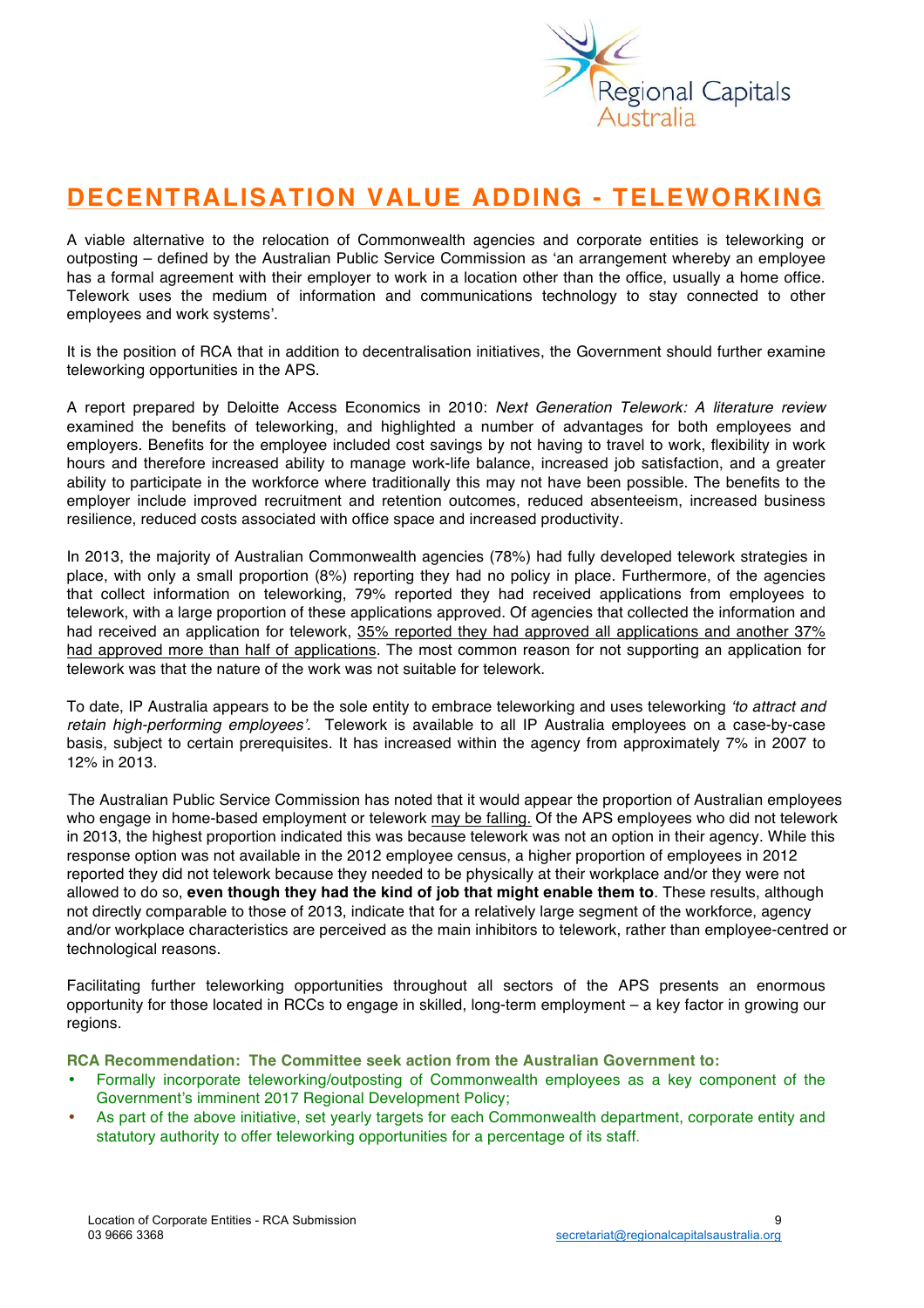

# **POLICY TO SUPPORT SUCCESSFUL DECENTRALISATION**

# **Integrated Regional Development**

RCA welcomed the January 2016 Australian Government announcement to create a new Australian Government Regional Development policy.

It is the position of RCA that the success of decentralisation objectives rely on an integrated regional development policy. RCA members know that to drive jobs and economic growth within a RCC, the city must have high levels of liveability and connectivity.

High indictors in these two areas means that business is provided with an economically-sound, investable alternative and skilled workers are provided with a socially- sound, liveable alternative. To that end, investment in RCC must be focused on enabling the city to be:

- **Connected** with high speed broadband, telecommunications, roads, rail, ports and airports; and
- **Liveable** regional access to tertiary education, health, sporting facilities, arts and cultural centres and well-planned and activated CBDs.

### *National Broadband Network*

The availability of high-speed broadband services and other connectivity technologies has given Australians choices and has reduced, to a degree, the tyranny of distance in RCCs.

Connectivity enables a new generation of knowledge workers to become mobile – they do not have to work where they live or live where they work. They do, however, bring innovation and diversification to their destination economies, vital factors for growth and productivity. Better internet connections draw jobs to regions not just by attracting businesses, but by attracting workers for whom fast broadband is a baseline requirement to move to an area. RCA's 2016 membership survey, 80% of the capitals surveyed cited communications and technology as a 'top 3' policy priority for their city.

The detailed analysis undertaken by the Standing Committee on Rural and Regional Affairs and Transport inquiry into RCCs also confirmed this issue and led the committee to make a clear recommendation in the final report to close these gaps. The recommendation is as follows:

"(t)he future role and contribution of regional capitals to Australia" Final Report Recommendations:

| <b>Senate Inquiry</b>   | The Australian government 'accelerate the   |
|-------------------------|---------------------------------------------|
| <b>Recommendation 4</b> | roll-out of the National Broadband Network  |
|                         | to all regional capitals across Australia'. |

The NBN rollout – a crucial component of regional connectivity – requires attention. When the NBN was announced, it was welcomed as a means of narrowing the economic and social inequity between residents in regional cities and those in metropolitan areas. RCA submits that the Government needs to prioritise the accelerated rollout of NBN in RCCs.

### *Mobile Blackspots Program*

The 2015 Infrastructure Australia Audit has projected: *"demand for telecommunications infrastructure will continue growing faster than GDP growth"*. This is largely due to business and consumer demand for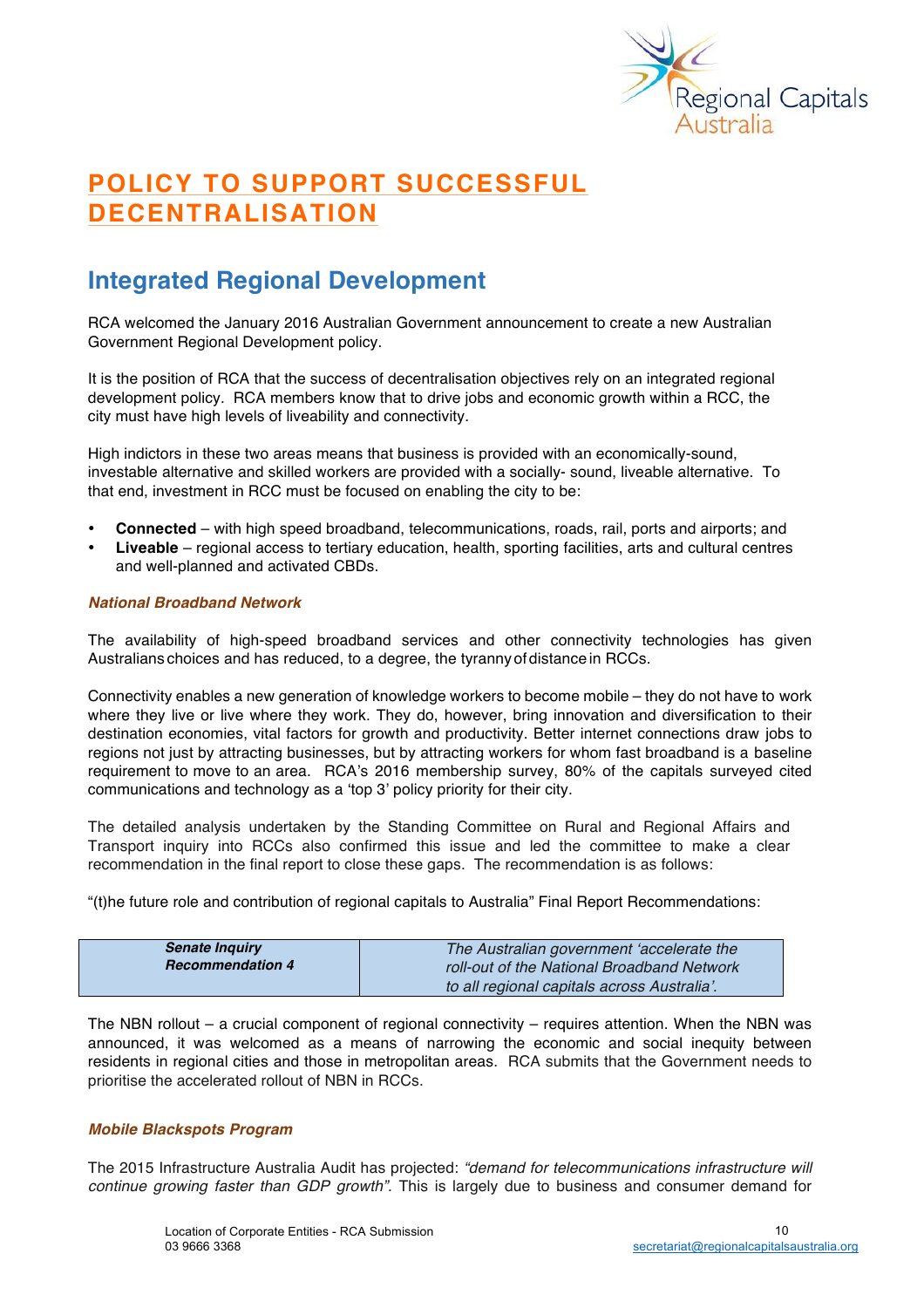

services that increasingly depend on high volumes of data. This includes agriculture, tourism, financial services – industries that drive regional economies. RCCs require the speed and scalability of infrastructure to connect cities and take advantage of the growing opportunities of an increasing technology-focused economy.

RCA welcomed the December 2016 announcement by the Government of Round 2 of the Mobile Black Spot Program, planned to deliver 266 new and upgraded mobile base stations in regional Australia. RCA submits that in recognition of their strategic economic importance, regional capital cities should be clearly prioritised in Round 3 locations, due to be announced in 2017.

**RCA Recommendation: The Committee seek the following commitments from the Federal Government to promote digital readiness in RCCs in order to leverage their decentralisation potential by:**

- Prioritising full fibre to the premises for regional capital cities by 2025; and
- Prioritising RCC in Round 3 of the mobile blackspots program.

#### *Infrastructure*

Regional Roads, rail and airports are ultimate and imperative enabling connectors that provide access to national and international markets. Investing in infrastructure contributes directly to a city's economy, providing jobs, increasing value-add spending and lifting productivity both within the RCC and the surrounding region. Effective infrastructure investment, however, requires strategic planning based on probative evidence to inform those priorities. In order for decentralisation to be effective in a RCC requires a holistic approach: cities must have adequate infrastructure to be productive and liveable.

#### *Australian Infrastructure Plan*

RCA supports evidence creation, investment and collaboration around the key priorities that Infrastructure Australia (IA) identified in the Australian Infrastructure Plan (AIP) for regional Australia. The most notable recommendations are:

#### *Australian Infrastructure Plan (AIP) Recommendation 4.2:*

- *The Australian Government should prioritise investment in regional infrastructure where the population is growing quickly and where the bulk of our regional economic growth can be found.*
- *Efficient, livable and productive regional hubs should be considered national economic assets and be a key priority for investment.*

#### *Australian Infrastructure Plan (AIP) Recommendation 4.3:*

*Regional infrastructure investment should respond to each community's particular needs, its changing demographics, and what is affordable. Where governments are providing infrastructure in slower growing regions, they should make available information on how infrastructure is being used to address efficiency and equity issues, what taxpayers can expect in return and how such investments will be maintained over time.*

#### *Australian Infrastructure Plan (AIP) Recommendation 4.5*

*The development of the proposed National Freight and Supply Chain Strategy should be informed by CSIRO's Transport Network Strategic Investment Tool (TRANSIT). This tool should be used to identify the most efficient routes along major supply chains and to inform funding decisions on where strategic regional projects will have the most substantial economic impact.*

RCA acknowledges that the AIP and the Federal Government, through their response to the AIP, have highlighted that State governments are responsible for regional infrastructure planning, **RCA states that only national leadership will deliver the shared oversight required to meet the growth needs of both regional cities and Australia's regions.** As such, RCA recommends that strong consideration be given to an infrastructure investment stream that will incentivise State and Territory Governments to develop and fund long-term regional infrastructure plans to deliver on the following recommendation:

#### *Australian Infrastructure Plan (AIP) Recommendation 4.1:*

*State and territory governments should deliver long-term regional infrastructure plans. These plans should:*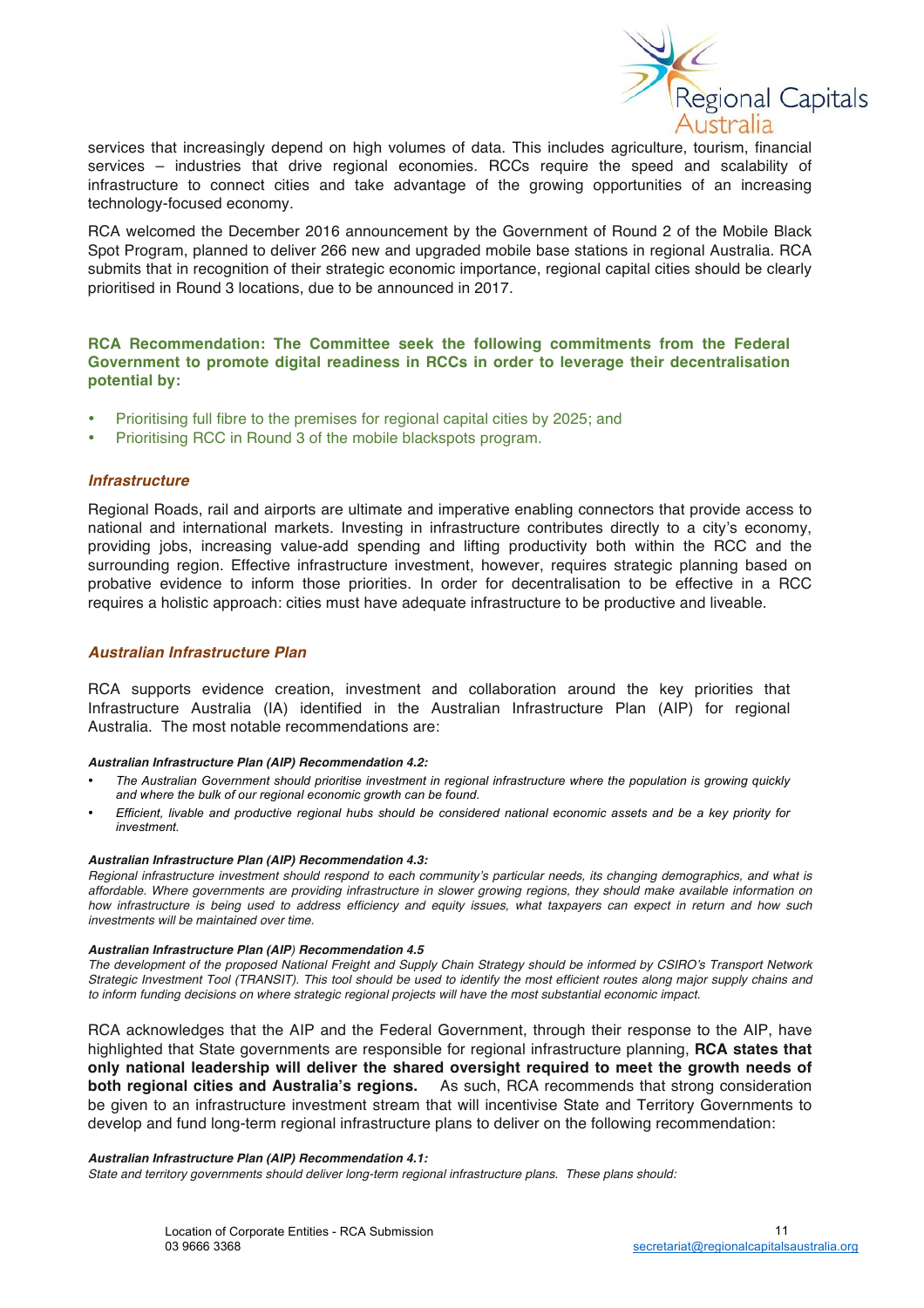

- *Identify gaps in infrastructure networks and identify priorities to support productive regional industries;*
- *Be developed with involvement from all levels of government to help coordinate investments and remove duplication;*
- *Provide transparency for the private sector to allow for government funding to be leveraged and private investment to be maximised; and*
- *Assess the potential for regions to ease pressure on our largest cities.*

#### *Regional Tertiary and Education Availability*

There is a significant differential in higher education attainment between city and regional Australians. The Regional Universities Network cites that in 2011, 31% of people aged 25-64 who lived in major cities held a Bachelor degree or above. This figure declined to 18% for Australians living in inner regional areas, to 15% for outer regional areas and down to 12% for very remote areas.

Thriving regional universities are essential to help ameliorate this discrepancy. Regional universities not only offer this opportunity more readily to our regionally-based young people, they also help to train, attract and retain the skilled workers required for a successful and diversified economy. Historically, students who study in regional areas are likely to remain in the regions, thus contributing socially and economically to their communities. Evidence shows, for example, that 60-80% of graduates within the Regional Universities Network are employed in regional Australia a few months after graduation, with around two thirds remaining employed in regional areas five years after graduating.

A thriving regional university sector is critical to ensuring that RCC can continue to provide many of the same services provided by metropolitan capitals, whilst continuing to grow our already substantial contribution to Australia's economic activity.

Regional universities also have enormous potential in driving regional innovation, and regional economic, social and cultural development. The Regional Universities Network has stipulated regional universities perform a growing share of Australia's highly ranked research, much of which is undertaken in close partnership with regional Australian industries and communities.

Increasing the accessibility of regional tertiary education and skills development should be a key Government priority in preparing regional economies for transition.

#### **RCA Recommendation: The Australian Government to drive jobs and growth in regional areas in order to diversify economies entering a period of transition, by:**

• Setting aside funds for regional universities and TAFEs, giving better support to regional research and education facilities.

#### *City Deals*

RCA welcomed the Government's announcements in 2016 in relation to the regional cities stream of the City Deals process. The development of a network of socially and economically thriving RCCs is critical to the nation's growth, and many of our members have cited the receipt of a City Deal as a game-changer for their community and economy.

RCA highlights that decentralisation of government departments could form a key platform for regional city deals and as such recommends the government look to highlight opportunities to work with all levels of government to move departments to regional cities as part of this key government initiative.

*RCA Recommendation: The Committee seek to highlight opportunities for decentralising government departments where a city has a key competitive advantage, through the Government's regional city stream of City Deals.*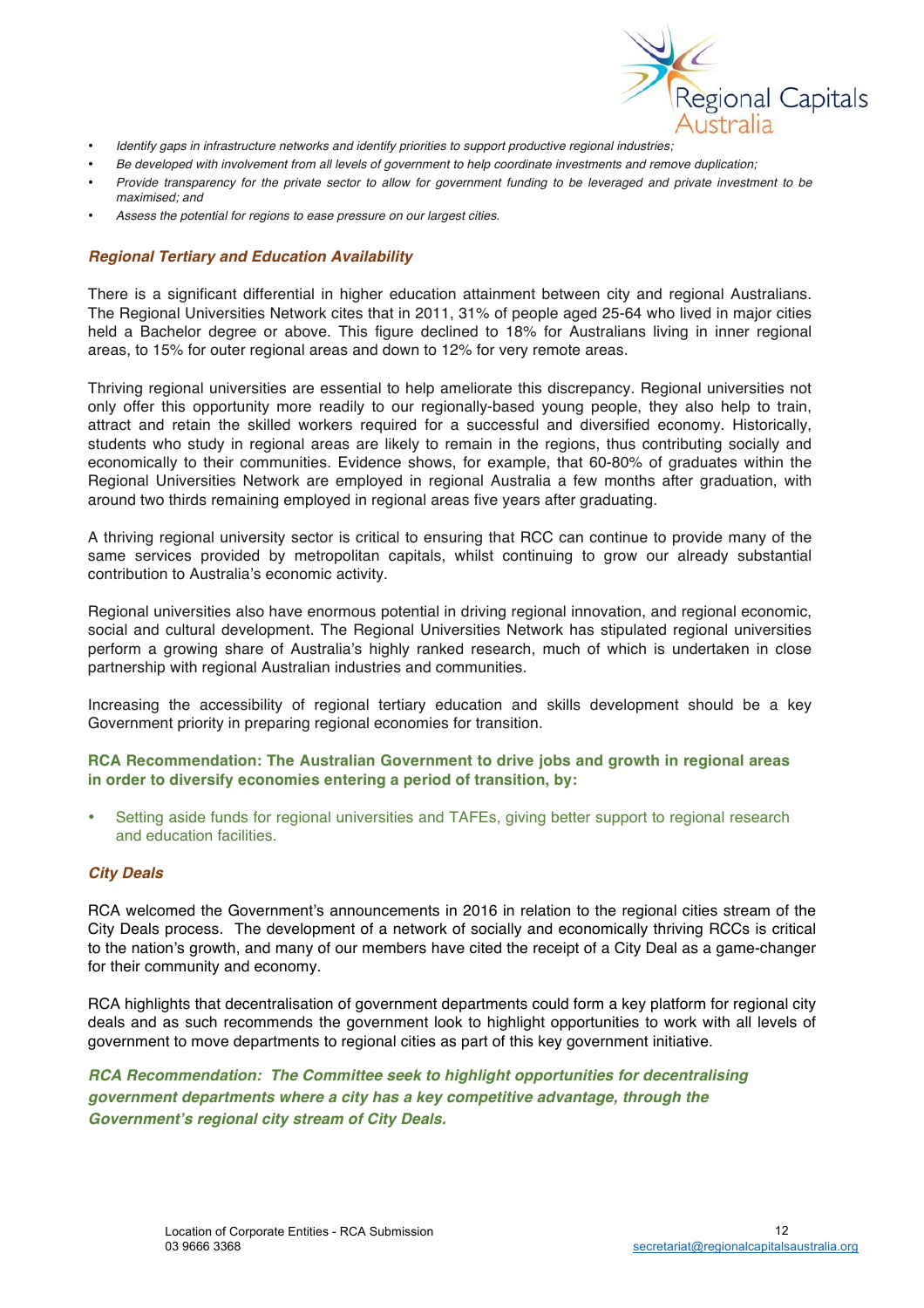

# **FOR MORE INFORMATION:**

Rachael Sweeney Secretariat Regional Capitals Australia secretariat@regionalcapitalsaustralia.org (03) 9666 3368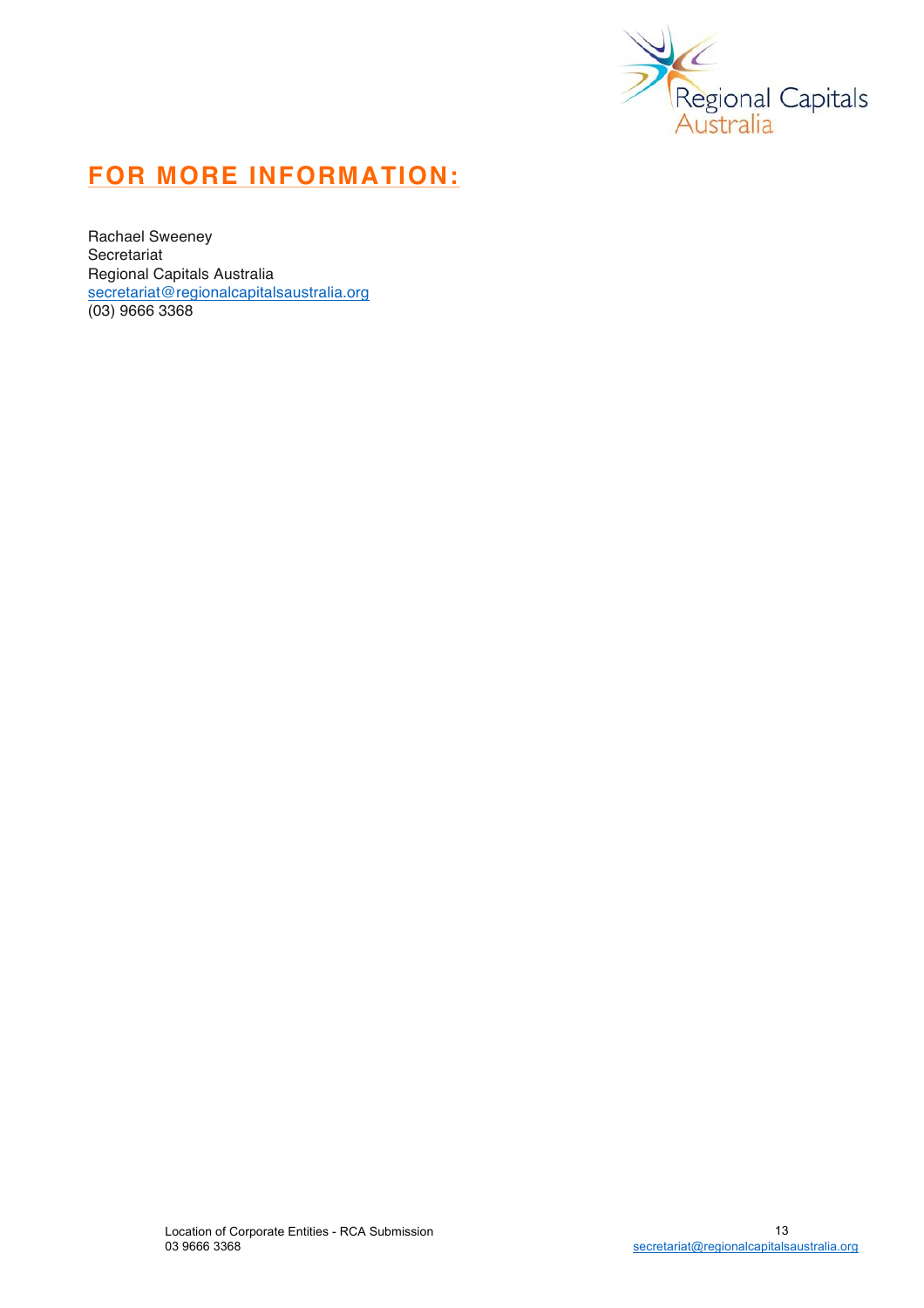

**APPENDIX A: REGIONAL CAPITALS AUSTRALIA MEMBERSHIP**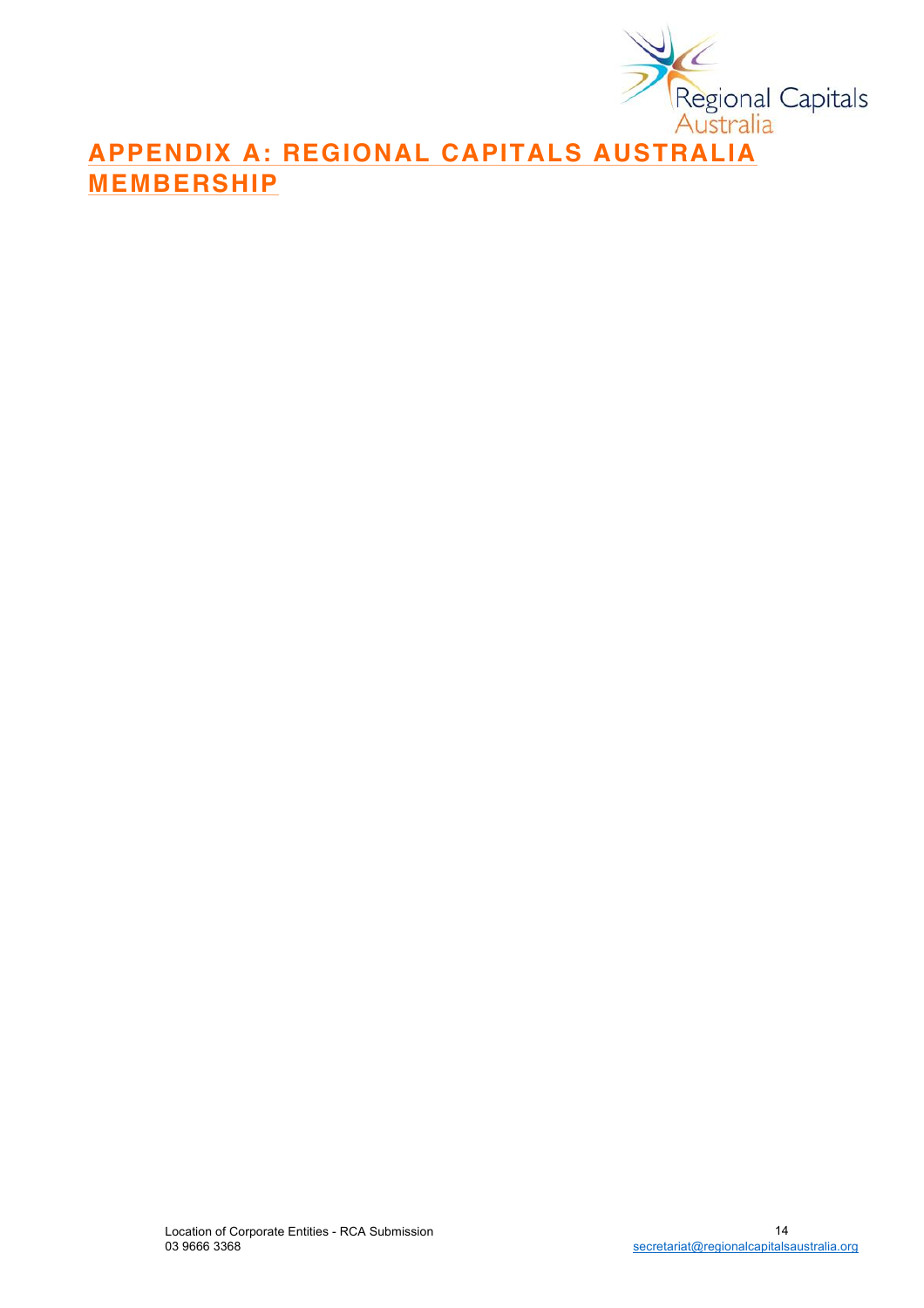

www.regionalcapitalsaustralia.org

# **Regional Capitals Australia Current Membership**

| <b>RCA Local Council Member</b><br><b>Albury City Council</b> | <b>State</b> |
|---------------------------------------------------------------|--------------|
|                                                               | <b>NSW</b>   |
| City Of Wagga Wagga                                           | <b>NSW</b>   |
| <b>Coffs Harbour City Council</b>                             | <b>NSW</b>   |
| Dubbo City Council                                            | <b>NSW</b>   |
| <b>Central Coast Council</b>                                  | <b>NSW</b>   |
| <b>Orange City Council</b>                                    | <b>NSW</b>   |
| <b>Tamworth Regional Council</b>                              | <b>NSW</b>   |
| <b>Palmerston City Council</b>                                | <b>NT</b>    |
| <b>Mackay Regional Council</b>                                | <b>QLD</b>   |
| Toowoomba Regional Council                                    | <b>QLD</b>   |
| Rockhampton Regional Council                                  | <b>QLD</b>   |
| <b>Bundaberg Regional Council</b>                             | <b>QLD</b>   |
| <b>Launceston City Council</b>                                | <b>TAS</b>   |
| Horsham Rural City Council                                    | <b>VIC</b>   |
| <b>Greater Shepparton City Council</b>                        | <b>VIC</b>   |
| <b>Ballarat City Council</b>                                  | <b>VIC</b>   |
| City Of Wodonga                                               | <b>VIC</b>   |
| <b>Greater Bendigo City Council</b>                           | <b>VIC</b>   |
| <b>Greater Geelong City Council</b>                           | <b>VIC</b>   |
| Latrobe City Council                                          | <b>VIC</b>   |
| Rural City Of Wangaratta                                      | <b>VIC</b>   |
| <b>Warrnambool City Council</b>                               | <b>VIC</b>   |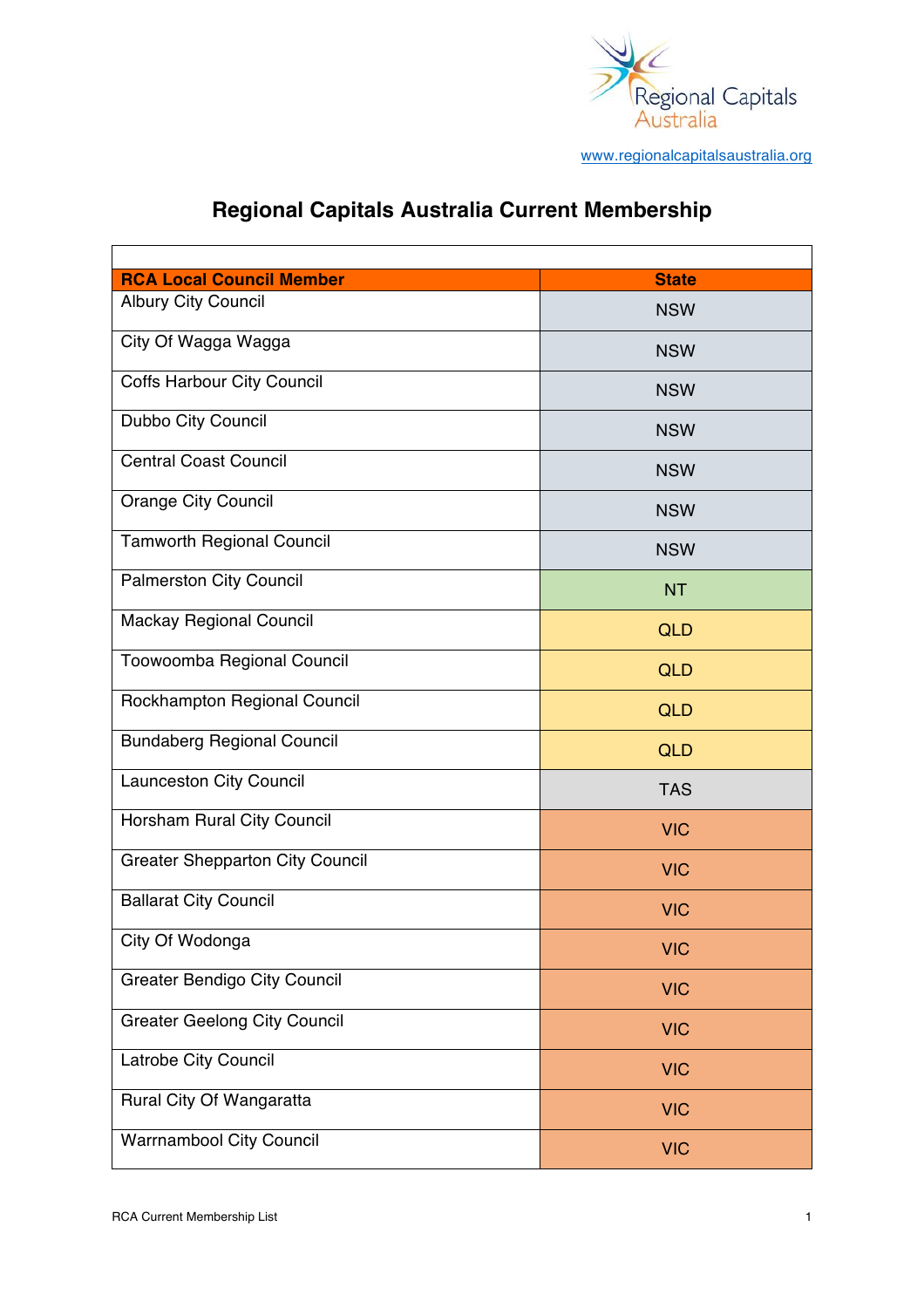

### www.regionalcapitalsaustralia.org

| City Of Albany                    | <b>WA</b> |
|-----------------------------------|-----------|
| City Of Bunbury                   | <b>WA</b> |
| City Of Greater Geraldton         | <b>WA</b> |
| <b>City Of Kalgoorlie-Boulder</b> | <b>WA</b> |
| Shire Of Broome                   | <b>WA</b> |
| City of Karratha                  | <b>WA</b> |
| Town Of Port Hedland              | <b>WA</b> |

*Current member count: 29 Last updated: March 2017*